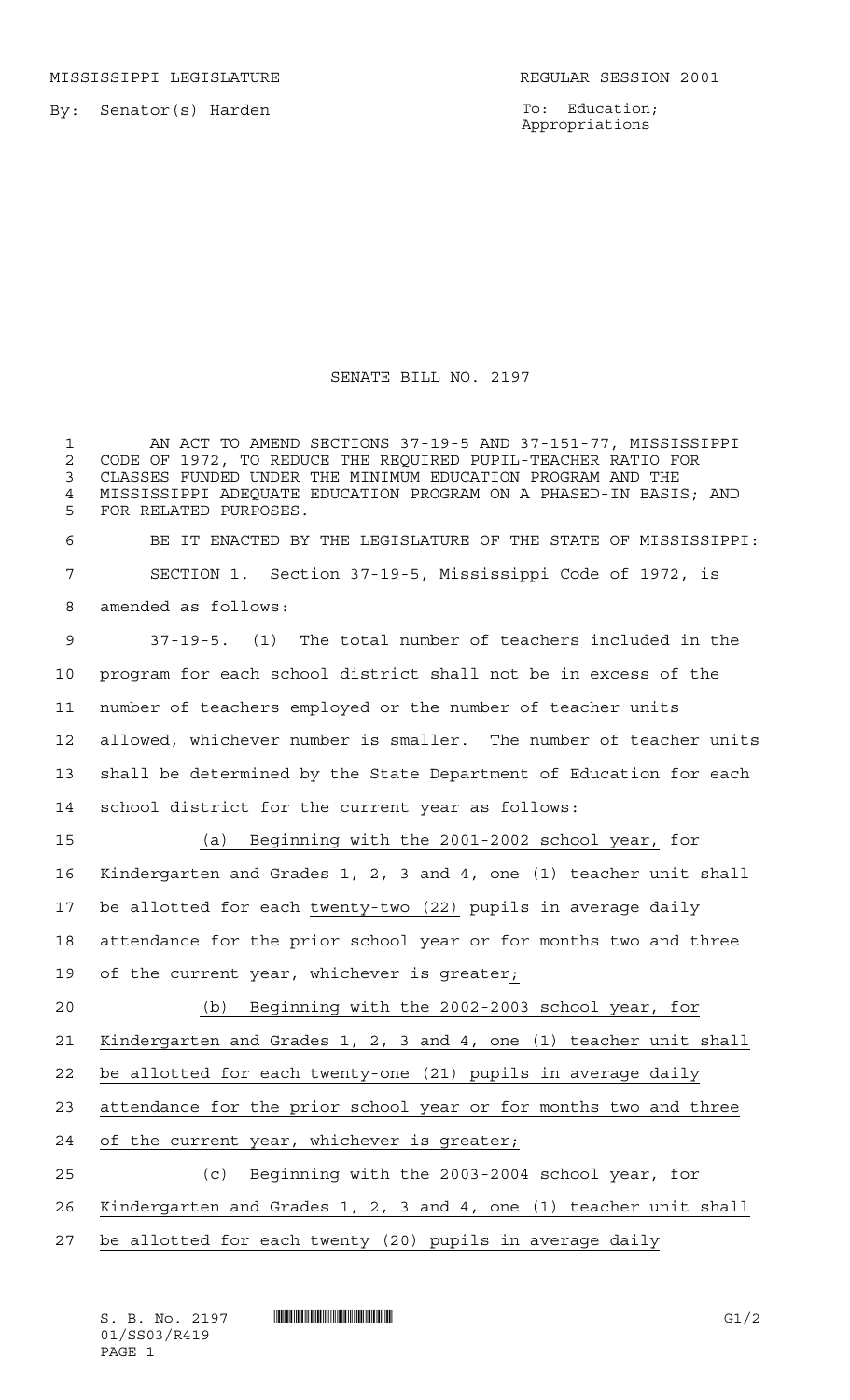attendance for the prior school year or for months two and three

 of the current year, whichever is greater; (d) Beginning with the 2004-2005 school year, for Kindergarten and Grades 1, 2, 3 and 4, one (1) teacher unit shall 32 be allotted for each nineteen (19) pupils in average daily attendance for the prior school year or for months two and three of the current year, whichever is greater; (e) Beginning with the 2005-2006 school year, for Kindergarten and Grades 1, 2, 3 and 4, one (1) teacher unit shall be allotted for each eighteen (18) pupils in average daily attendance for the prior school year or for months two and three

of the current year, whichever is greater.

 $S. B. No. 2197$  . The set of  $\blacksquare$  **\*\*\*** For all other grades, one (1) teacher unit shall be allotted for each twenty-seven (27) pupils in average daily attendance for the prior school year or for months two (2) and three (3) of the current year, whichever is greater. A remaining major fraction of a unit shall be counted as a whole unit. It shall be the duty of the State Department of Education to determine that each school district actually has employed in Kindergarten and Grades 1, 2, 3 and 4, a number of teachers which shall not be fewer than the earned units calculated in accordance with this subsection and, to that end, the State Department of Education is empowered to make regulations not inconsistent with this chapter which are reasonably necessary to implement and assure its compliance. No teacher may be included in such number of teachers unless he spends not less than seventy-five percent (75%) of his working time in actual classroom instruction in Kindergarten and Grades 1, 2, 3 and 4, and the State Department of Education shall require the school district to certify, under oath of a person informed of such matters, and authorized by the school district governing authority to do so, that only such teachers have been so included in that number. If a school district employs more teachers than the teacher units allotted, the State

01/SS03/R419 PAGE 2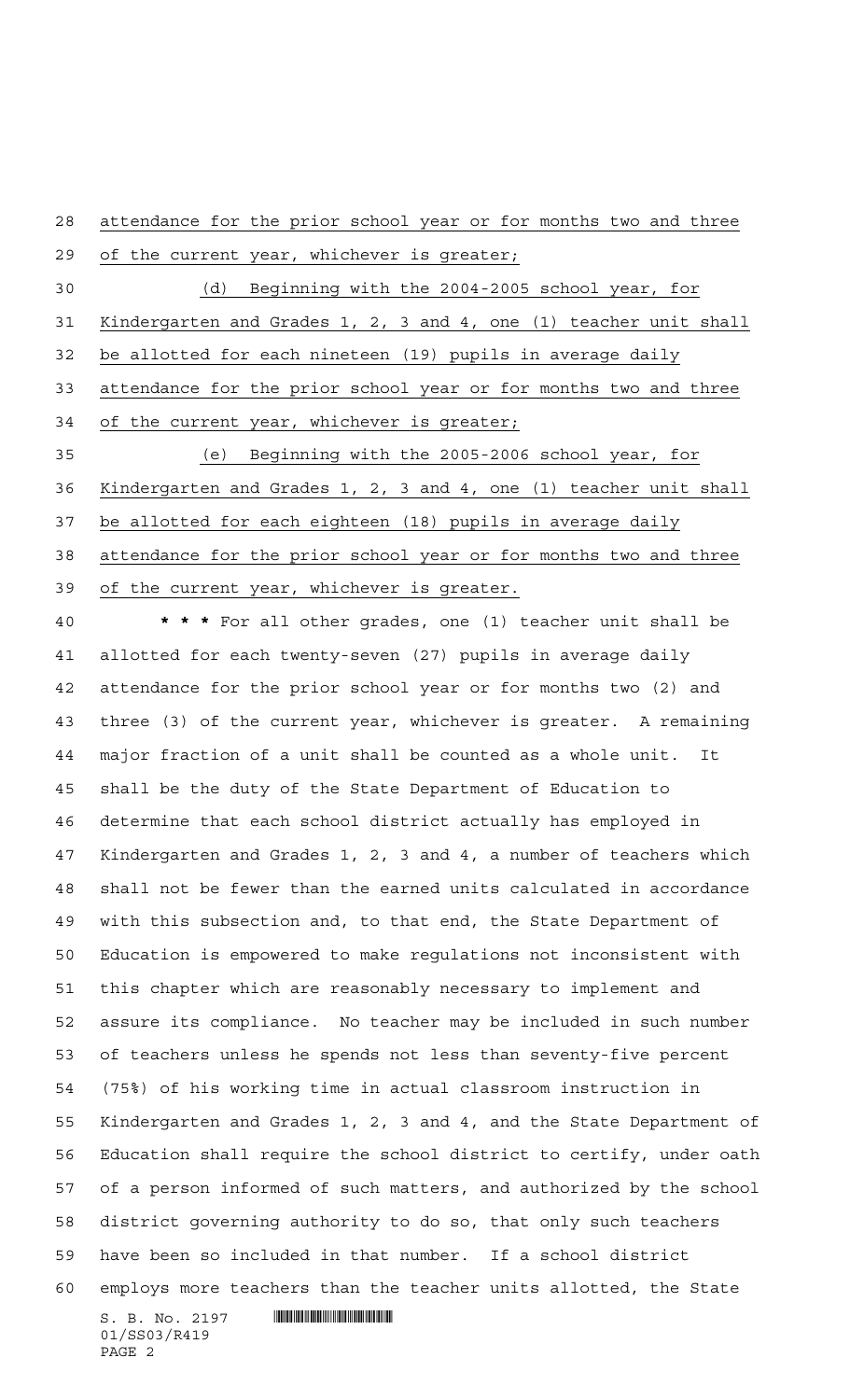Department of Education shall use the teachers of highest training and number of years experience in determining the allotment for salaries. It is the intent of the Legislature that the additional teachers provided herein in the applicable school year for Kindergarten and Grades 1, 2, 3 and 4 shall be utilized exclusively in Kindergarten and in those grades, and that such classes shall not exceed a maximum number of twenty-seven (27) students in enrollment at any time during the school term unless exempted under rules and regulations promulgated by the State Board of Education providing for hardship, emergency or other special situations. In addition, the total number of students that may be taught by an individual teacher in core subjects at any time during the school year shall not exceed one hundred fifty (150) unless exempted under the rules and regulations promulgated by the State Board of Education. Any such exemption regarding the maximum number of students per class or per individual teacher shall be certified by the local board of education to the State Department of Education with each monthly average daily attendance report. In the event any school district meets Level 4 or 5 accreditation standards, the State Board of Education may, in its discretion, exempt such school district from the maximum pupil-teacher ratio in Grades 1, 2, 3 and 4 prescribed herein. (2) One-half (1/2) of a teacher unit shall be added to the teacher unit allotment for each school district for each

 vocational teacher employed full time during the regular school term in a vocational education program approved by the State Department of Education. For each teacher employed in a vocational program less than full time, the additional one-half (1/2) teacher unit shall be prorated by the percentage of time spent in the vocational program. Minimum program funds will be allotted based on the type of certificate and number of years teaching experience held by each approved vocational teacher.

01/SS03/R419 PAGE 3

 $S.$  B. No. 2197  $\blacksquare$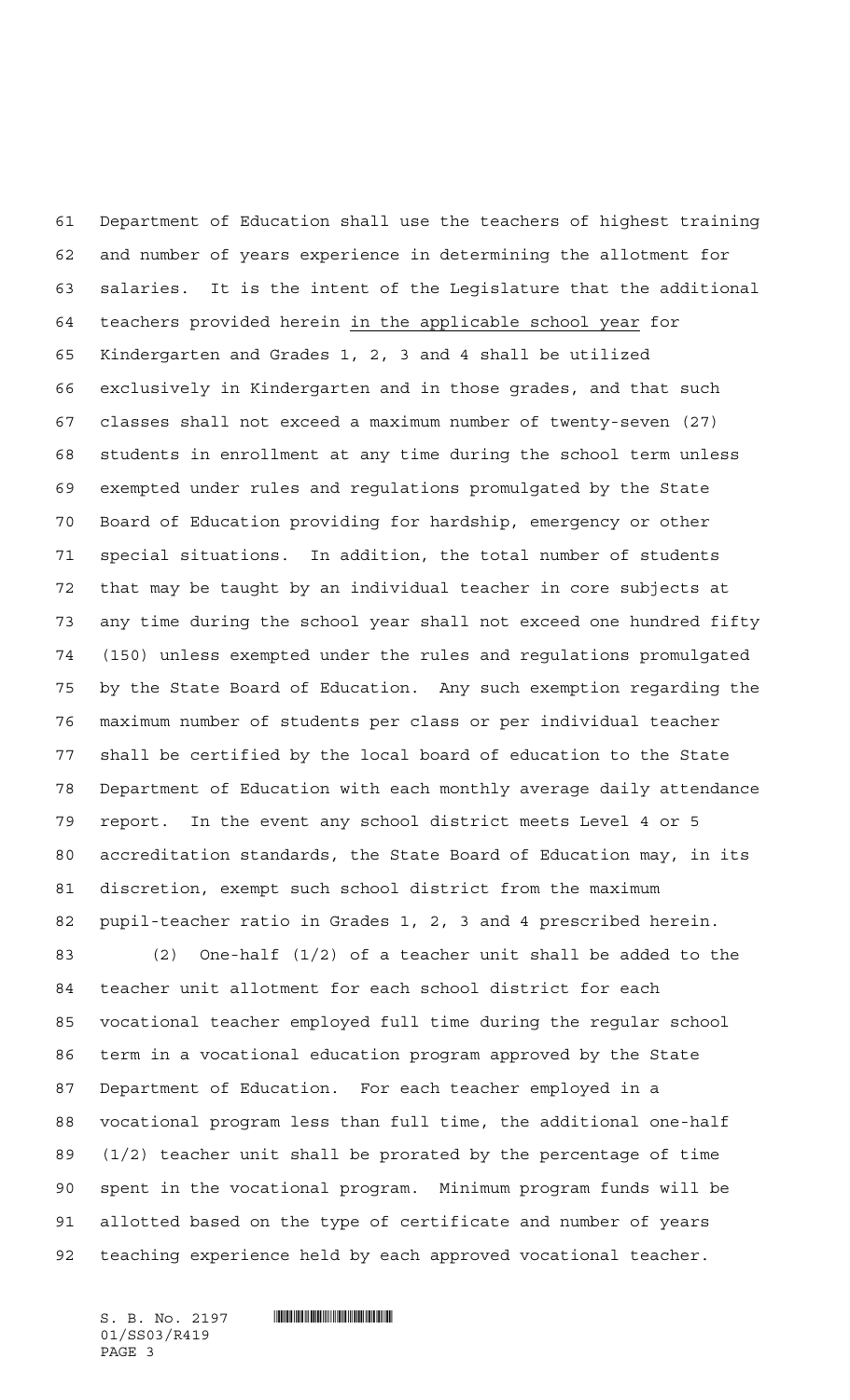(3) One (1) additional teacher unit shall be added to the teacher unit allotment for each school district for each teacher employed in a State Department of Education approved program for exceptional children as defined in Section 37-23-3, except that only seventy percent (70%) of a teacher unit will be approved for the program for three- and four-year-old exceptional children. Exceptional children as defined in Section 37-23-3 who are under the age of three (3) years shall receive teacher units for each teacher employed in an approved program for those children. However, notwithstanding the calculation of teacher units as defined in subsection (1) above, exceptional children enrolled in a self-contained class, as defined by the State Department of Education, shall not be counted in average daily attendance when determining the regular teacher unit allocation. Minimum program funds will be allotted based on the type of certificate and the number of years teaching experience held by each approved exceptional education teacher.

 (4) In addition to the allowances provided above, for each handicapped child who is being educated by a public school district or is placed in accord with Section 37-23-77 and whose individualized educational program (IEP) requires an extended school year in accord with the State Department of Education criteria, a sufficient amount of minimum program funds shall be allocated for the purpose of providing the educational services the student requires. The State Board of Education shall promulgate such regulations as are required to insure the equitable distribution of these funds. All costs for the extended school year for a particular summer shall be reimbursed from minimum program funds appropriated for the fiscal year beginning July 1 of that summer. If sufficient funds are not made available to finance all of the required educational services, the State Department of Education shall expend available funds in such a manner that it does not limit the availability of appropriate

 $S.$  B. No. 2197 **IN AND AND AN AND AN ANGLE OF A START OF A** 01/SS03/R419 PAGE 4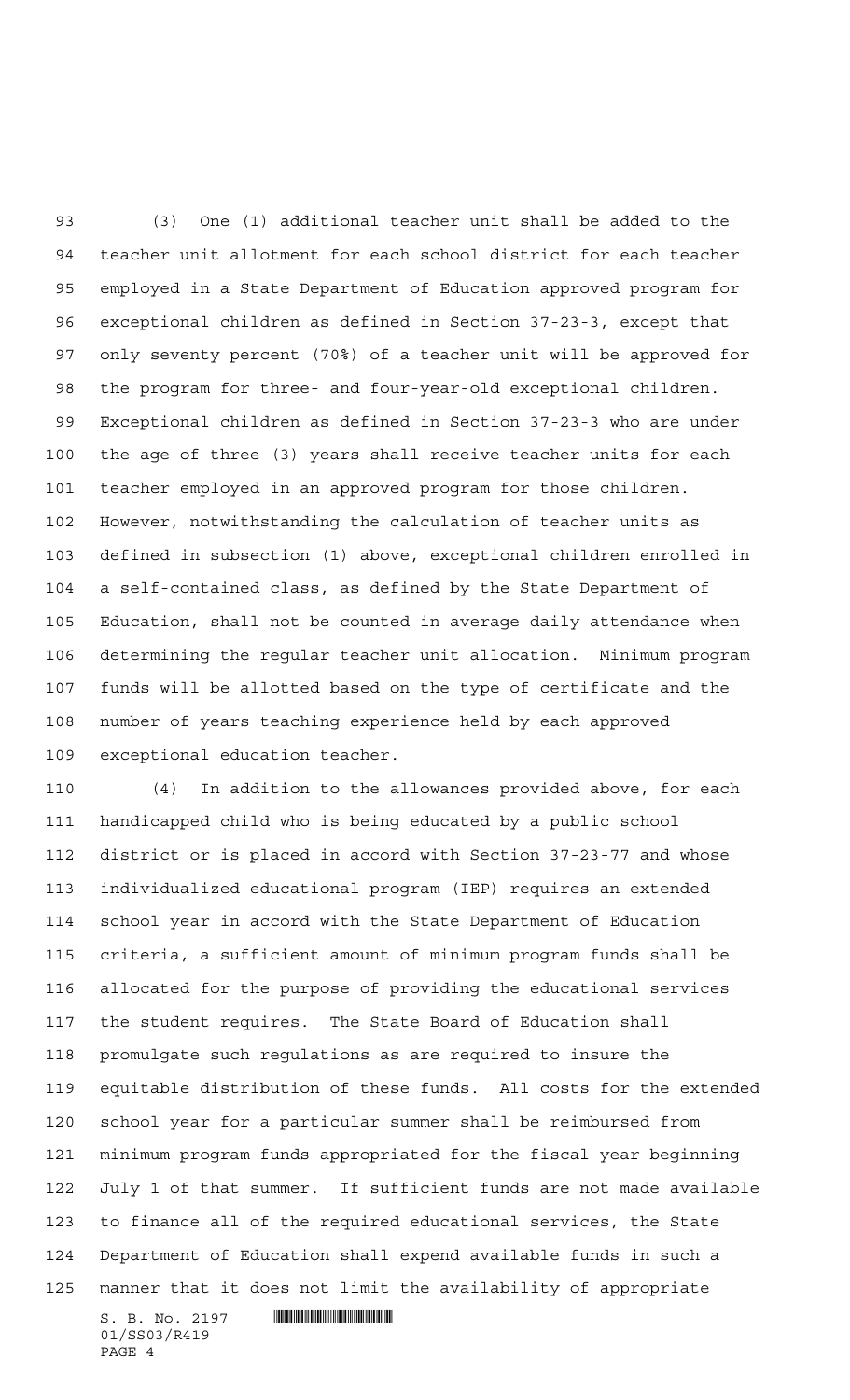education to handicapped students more severely than it does to nonhandicapped students.

 (5) The State Department of Education is hereby authorized to match minimum program funds allocated for provision of services to handicapped children with Division of Medicaid funds to provide language-speech services, physical therapy and occupational therapy to handicapped students who meet State Department of Education or Division of Medicaid standards and who are Medicaid eligible. Provided further, that the State Department of Education is authorized to pay such minimum program funds as may be required as a match directly to the Division of Medicaid pursuant to an agreement to be developed between the State Department of Education and the Division of Medicaid.

 (6) In the event of an inordinately large number of absentees in any school district as a result of epidemic, natural disaster, or any concerted activity discouraging school attendance, then in such event school attendance for the purposes of determining teacher units shall be based upon the average daily attendance for the three (3) preceding school years for such school district.

 (7) In addition to the allotments provided above, a school district may provide a program of education and instruction to children ages five (5) years through twenty-one (21) years, who are resident citizens of the State of Mississippi, who cannot have their educational needs met in a regular public school program and who have not finished or graduated from high school, if those children are determined by competent medical authorities and psychologists to need placement in a state licensed facility for inpatient treatment, day treatment or residential treatment or a therapeutic group home. Such program shall operate under rules, regulations, policies and standards of school districts as determined by the State Board of Education. If a private school approved by the State Board of Education is operated as an

 $S. B. No. 2197$  . So  $R_1$ 01/SS03/R419 PAGE 5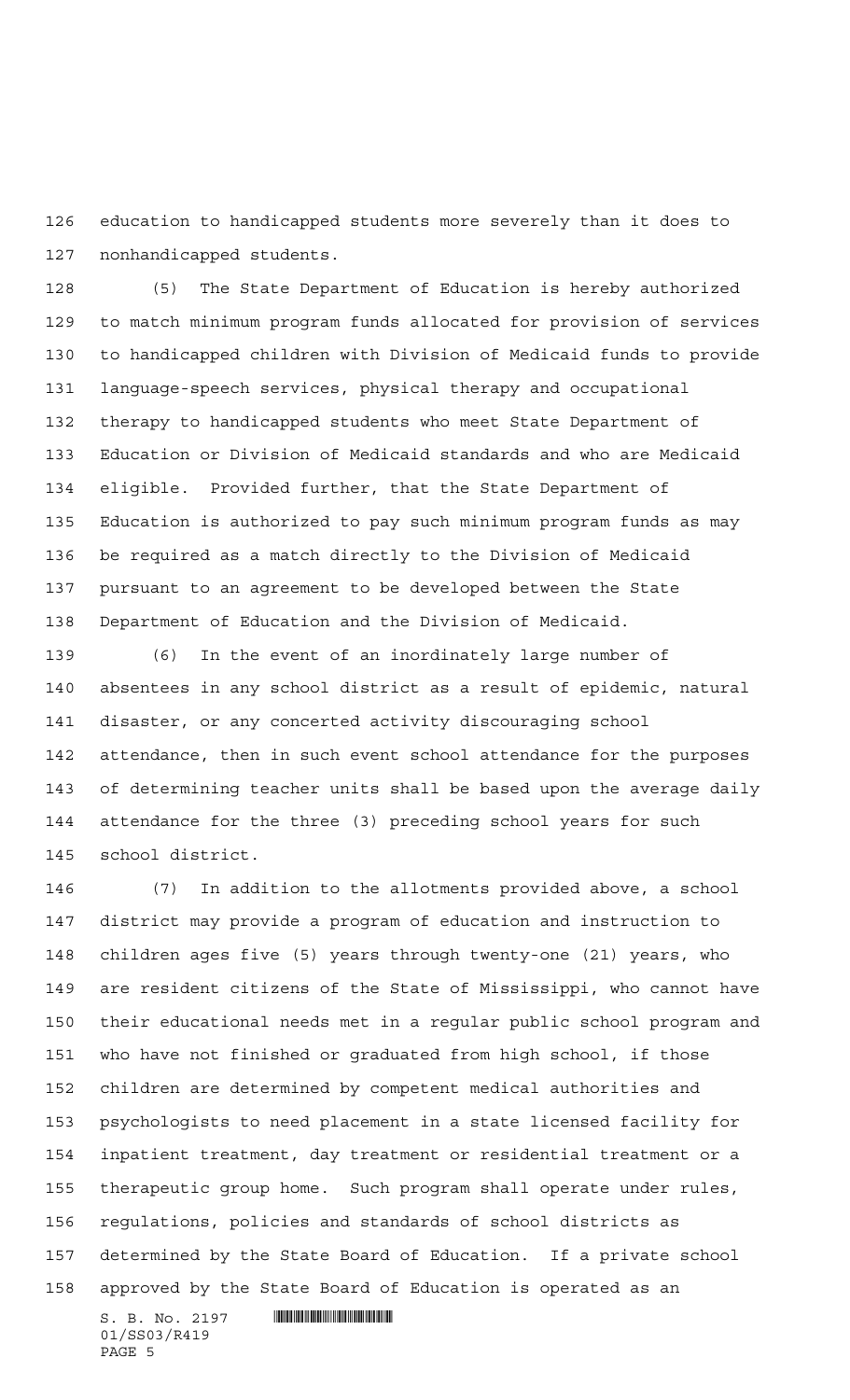integral part of the state licensed facility that provides for the treatment of such children, the private school within the facility may provide a program of education, instruction and training to such children by requesting the State Department of Education to allocate one (1) teacher unit or a portion of a teacher unit for each approved class. The facility shall be responsible for providing for any additional costs of the program.

 Minimum program funds will be allotted based on the type of certificate and number of years' teaching experience held by each approved teacher. Such children shall not be counted in average daily attendance when determining the regular teacher unit allocation.

 SECTION 2. Section 37-151-77, Mississippi Code of 1972, is amended as follows:

 37-151-77. To qualify for funds provided in this chapter, each school district shall not exceed a pupil-teacher ratio based on enrollment in Kindergarten and Grades 1, 2, 3 and 4 as follows: 18:1

 For Grades **\*\*\*** 5 through 12, pupil-teacher ratio shall be determined based on appropriate accreditation standards developed by the Mississippi Commission on School Accreditation.

 Any local district may apply to the State Board of Education for approval of a waiver to this section by submitting and justifying an alternative educational program to serve the needs of enrollment in Kindergarten and Grades 1 through 4. The State Board of Education shall approve or disapprove of such waiver forty-five (45) days after receipt of such application. If a school district violates the provisions of this section, the state aid for the ensuing fiscal year to such school district shall be reduced by the percentage variance that the actual pupil-teacher ratios in such school district has to the required pupil-teacher ratios mandated in this section. Provided, that notwithstanding the provisions of this section, the State Board of Education is

 $S. B. No. 2197$  . So  $R_1$ 01/SS03/R419 PAGE 6